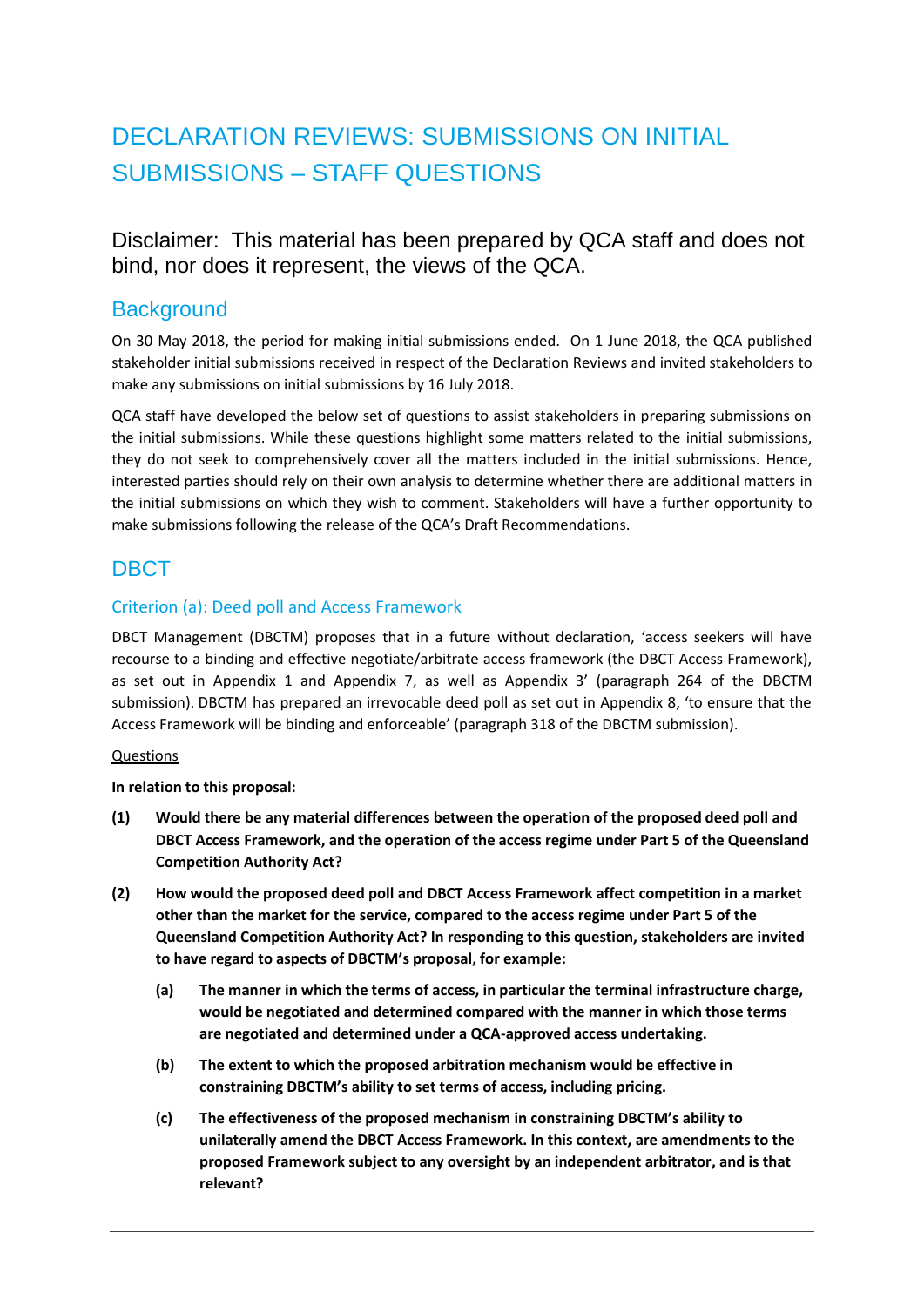- **(d) The extent to which the proposed deed poll and access framework would provide certainty about the terms and conditions of access.**
- **(e) The extent to which terminal users would be treated equally.**

**Stakeholders are invited to provide supporting evidence to the extent that they have views on these questions. In doing so, staff are particularly interested in the impact, if any, on markets related to the development of new mines and trading of mining entitlements.**

#### Criterion (b): relevant market

In describing the relevant market in which DBCT operates, DBCTM's submission said:

*Over the period for which the service would be declared, HoustonKemp identifies this area as the region within which mines would prefer to use coal handling services provided at the Port of Hay*  Point. It describes this as the region from which future customers of DBCT may be drawn by *reference to economic considerations. HoustonKemp identifies those mines that would prefer to*  use coal handling services provided at the Port of Hay Point as compared with coal handling *services provided at other locations, assuming there were no constraints from existing supply contracts. HoustonKemp describe this as 'the market for coal handling services for mines that are proximate to the Port of Hay Point'.* 

*HoustonKemp considers that the expected production from a mine is in this market if:*

- *it is physically feasible for that mine to use coal handling services at the Port of Hay Point; and*
- *it is financially preferable for that mine to use coal handling services at the Port of Hay Point, given:* 
	- *the coal handling options available to that mine; and*
	- *the rail and port charges involved with exercising each of these options.*  [paragraphs 119 and 120 of DBCTM's submission<sup>1</sup>]

#### Questions

**Staff invite submissions on the following matters:**

- **(3) If mines in the market described by DBCTM would 'prefer to use' DBCT, why have some mines in the market described by DBCTM contracted for capacity at other terminals? Would this suggest that there are other factors that would affect their ability to use the coal handling service at DBCT?**
- **(4) Staff note that for mines to use DBCT to meet their coal handling requirements, they must utilise the Goonyella system. To what extent, if any, is the capacity of Aurizon Network's Goonyella system, or other Aurizon Network systems, relevant to the QCA's considerations?**

**In considering the above matters, please provide information on whether it is physically feasible for the Goonyella system to accommodate the transport requirements of mines in the market described by DBCTM, such that those mines would prefer to use DBCT for all of their coal handling requirements.** 

-

<sup>1</sup> Footnotes not included.